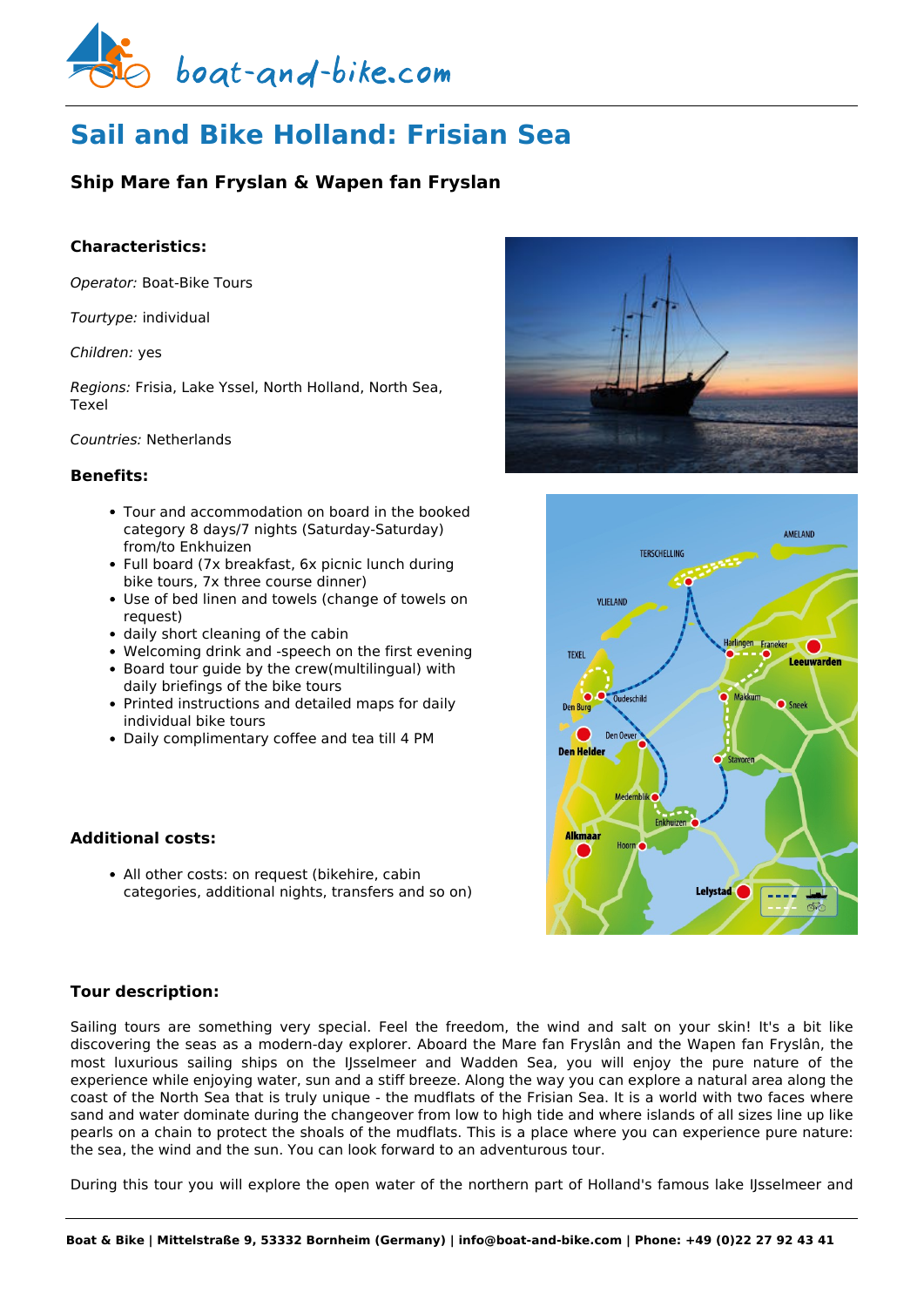

the adjacent Frisian Sea by sailing ship. The highlights of the tour are visits to the North Sea islands of Texel, Vlieland and Terschelling and their beautiful natural areas, small villages and long sandy beaches that you can explore by bicycle. The Frisian Islands and the coasts of North-Holland and Friesland are a true "El Dorado" for cyclists.

During these Frisian Sea tours you will travel - depending on the departure date - on board one of the two largest and most luxurious three and two mast schooners sailing on the IJsselmeer, the beautiful Mare fan Fryslân or her sister ship the Wapen fan Fryslân that cater for 28 and 24 passengers respectively.

#### Ship Mare fan Fryslân:

The Mare fan Fryslân was built in 1960 as a freight ship and was completely renovated in 2006. Since 2007 this classic schooner has been used as a beautiful, almost extravagant, three-mast sailing ship at home on Dutch waters. Facilities: On the lower deck there is an air conditioned saloon lined with wooden panelling that doubles as the ship's restaurant. Next to the saloon you will find the wheelhouse fitted with a bar, music, video equipment and TV - a major feature of this room is the large panoramic window that offers a breathtaking view over the water. On the lower deck there are 12 comfortable 2-bed cabins (floor area of about 10 m2, 2 floorlevel single beds 90 x 200 cm), 1 premium twin with a small corner sitting area and a flat screen TV (about 12 m2) as well as a 1-bed cabin with bunk beds (floor area of about 7 m2). In the 2-bed cabins and the junior-suite it is also possible to arrange to have 3 beds - a Pullman bed/fold-down bed. All the cabins have a private shower/WC/sink and ventilation system. The wooden upper deck offers adequate seating, an outdoor bar with draught beer on tap, a grill and even a Jacuzzi. The sails on the schooner can be operated either by hand or electrically. In the harbours there is a Wi-Fi/WLAN connection (free of charge) available throughout the whole ship.

#### Ship Wapen fan Fryslân:

The 55 metres Wapen fan Fryslân is the largest two-mast schooner sailing on Dutch waterways. In 1965 the schooner was launched as a freight ship that transported all kinds of freight throughout the Netherlands, Germany and Belgium. In 2003 the ship was completely transformed into a luxury sailing passenger ship. On board this marvellous five star ship you are guaranteed to revel in the warm and luxurious atmosphere. On deck there is a large pilothouse, an intimate and stylish bar and a seating area. The panoramic windows offer a perfect 360 degree view of the water and the ship. The afterdeck has an outdoor cafe with draught beer on tap, a Jacuzzi and on the middle deck there are various sitting areas where you can enjoy a lovely meal outdoors. The sundeck features deckchairs and offers plenty of seating. The large salon, which doubles as the restaurant, is characterised by its luxurious appearance and flexible furnishing. All 12 spacious cabins (ca. 10 m2) have two separate box spring beds (90×200 m) that can be easily transformed into a double bed. Each cabin has its own shower, toilet, wash basin, a folding bed that can be used as a third bed and a porthole that can be opened.

Tour Details Holland: Frisian Sea | Sailing Ships Mare fan Fryslân & Wapen fan Fryslân

#### Day 1 (Sat): Embarkation: Enkhuizen

Embarkation and check-in where the crew will welcome you on board is from 4pm near the beautiful centre of Enkhuizen and close to the railway station. After unpacking your luggage in your cabin the skipper will join you for an aperitif before giving you a rundown of what to expect on the journey, details about the ship and also about safety measures to be taken on board. In the evening take a stroll through the historical centre of Enkhuizen, a quaint town that was the home of the Dutch merchant fleet during the Golden Age of The Netherlands. Enjoy your first night on board in Enkhuizen.

Day 2 (Sun): Enkhuizen - Den Oever or Enkhuizen - Medemblik - Den Oever (Approx. 40 km/24 mi.) | Den Oever - Texel

Today your ship sails from Enkhuizen to Den Oever. You can either choose to try out your sea legs for the first time and stay on board as you sail over the Ijsselmeer to your destination for the day. Or, if you prefer, you can cycle the first leg of the trip along the IJsselmeer coast through the beautiful polder landscape via Medemblik to Den Oever. Whatever you choose you will delight in the beauty of the region. Depending on the weather in the evening the ship will sail across the Wadden Sea to the Island of Texel.

#### Day 3 (Mon): Den Oever - Texel | Texel (Approx. 40km/24 mi.)

The island of Texel is a cyclist's dream destination with its varied scenery, well signposted cycle tracks and picturesque villages. Our suggestion is to complete a round trip cycling tour of the largest of the Dutch North Sea islands on the easy-to-follow Thijsse-route (about 40 km/24 miles) that takes you via a number of villages, the seal sanctuary station of EcoMare and a traditional beer brewery in the harbour of Oudeschild.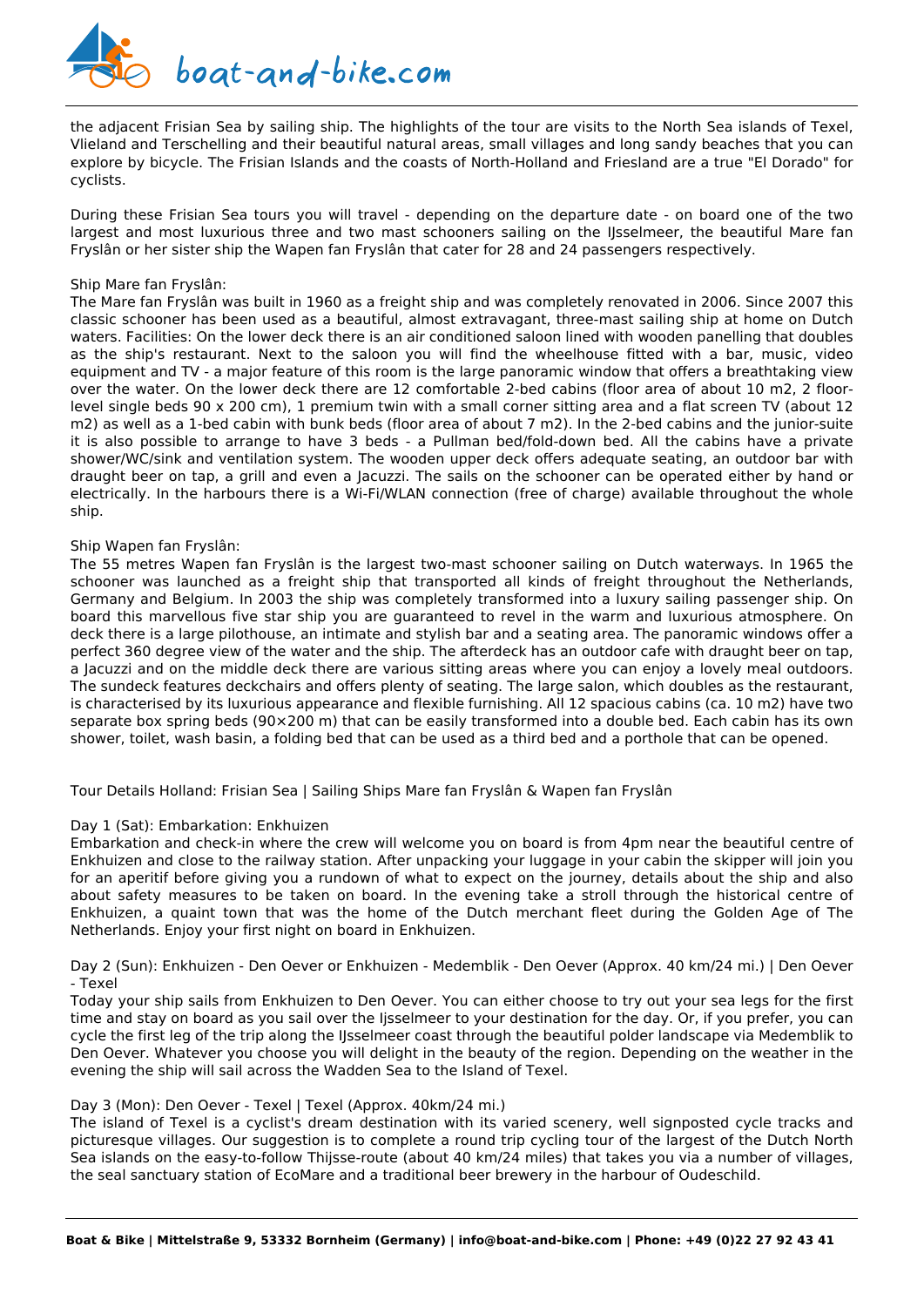

#### Day 4 (Tue): Texel - Terschelling

Today you will enjoy sailing on your ship, when the tide and the weather are right, on the North Sea to the island of Terschelling. As you sail your way through the sandbanks of the Wadden Sea keep a lookout for seals resting on the sandbars. In the afternoon the ship will arrive on Terschelling Island which features a number of picturesque villages situated between the polder and sand dunes along its 30km expanse.

#### Day 5 (Wed): Terschelling (Approx. 40 km/24 mi.)

While the previous day was all about sailing, today is all about cycling. Terschelling has plenty to offer cycle tourists: nature and culture, 70 km of cycling tracks and 4 beautiful villages. West Terschelling is the largest village on the island and features a number of shops and pubs. The standout landmark on the island is the 400 year-old lighthouse 'Brandaris' which can be seen from well off in the distance. Also worth visiting is the heath land of 'Boschplaat' which will captivate you with its mud, beaches and dunes. You might even spot a number of ducks, black-winged stilts, large colonies of spoonbills and great black-backed gulls. After a day of cycling relax in comfort back on board your ship.

#### Day 6 (Tue): Terschelling - Vlieland (or alternative Southwest coast of the Province of Friesland)

Today the ship will aim to reach the island of Vlieland, however this is dependent on the weather and the tides. The smallest island to be visited on the tour has just 1100 residents, one village and is car-free, making it an excellent place to explore by bike. The beach is just 100 metres from the harbour and from the highest point of the island, the dune 'Vuurboetsduin, you have a fantastic view over a number of islands, the North Sea and the mudflats. If it is not possible to sail to Vlieland there is an alternative: a sailing trip to the south-western part of the Province of Friesland with a round trip cycling tour.

Day 7 (Fri): Vlieland (or alternative Southwest coat of the Province of Friesland) - sailing back to Enkhuizen Today you will enjoy another day of sailing as you head back to Enkhuizen.

#### Day 8 (Sat): Disembarkation: Enkhuizen

Disembarkation after breakfast until 10am: End of your trip. A beautiful journey full of new experiences has come to an end.

All distances are "approximate distances" of recommended bike tours.

When a guest does not want to cycle one day, he or she can skip the bike tour and relax on board while cruising to the next town.

Program and details barring changes, a.o. as a result of nautical, technical or meteorological reasons.

#### BICYCLES:

The bicycles on board are mostly unisex trekking bicycles with normal mount (ladies model), 7 gears, hand brake and/or pedal brake and pannier bag. Other bikes (e.g. E-Bikes, children's bikes) and child's saddles (front or rear) are only available on these tours after prior request (by booking) and confirmation as there are very limited numbers available. Bike rental is optional. Guests are also allowed to bring their own bicycles (at no extra cost). Please note that the space on board of a sailing ship is limited. However, the crew or tour operator is in no way responsible for any damage, loss or theft of such bicycles. In the Netherlands cyclists are not obligated by law to wear a bike helmet. Bike helmets are not available on board.

#### BACKGROUND INFORMATION:

The daily bike tours are individual, conducted at your own pace and without a tour guide. There are daily briefings on board and detailed bicycle maps and directions are available. The cycling routes are dependent on the sail program, weather and weather expectation. The sailing routes on the Frisian or Wadden Sea are also depending on the tide and the current. Program changes are therefore barring changes. The General Conditions (travel conditions) of Boat Bike Tours apply to cycling cruises, as well as to confirmation and cancellation of such tours. In principle, children are very welcome on board, however, before booking, we advise you to satisfy yourself that your child is able to manage a cycle trip of ca. 30-55 km. Children's bikes, tandems, parent-childtandems, slip streamers etc. are available on request. Of course you may stay one or more days on board instead of cycling (children under the age of18 years must be under supervision). Child discount on request. Life jackets for children can be arranged on request: please mention the age, height and weight of your child when you book the tour. The interior of the ship is a non-smoking zone: smoking is only allowed on the sun deck. As a safety measure, a statutory smoking ban applies in all cabins; this means that all cabins and rooms on board are non-smoking areas.

<https://www.boat-and-bike.com/tour/sail-and-bike-holland-frisian-sea.html>